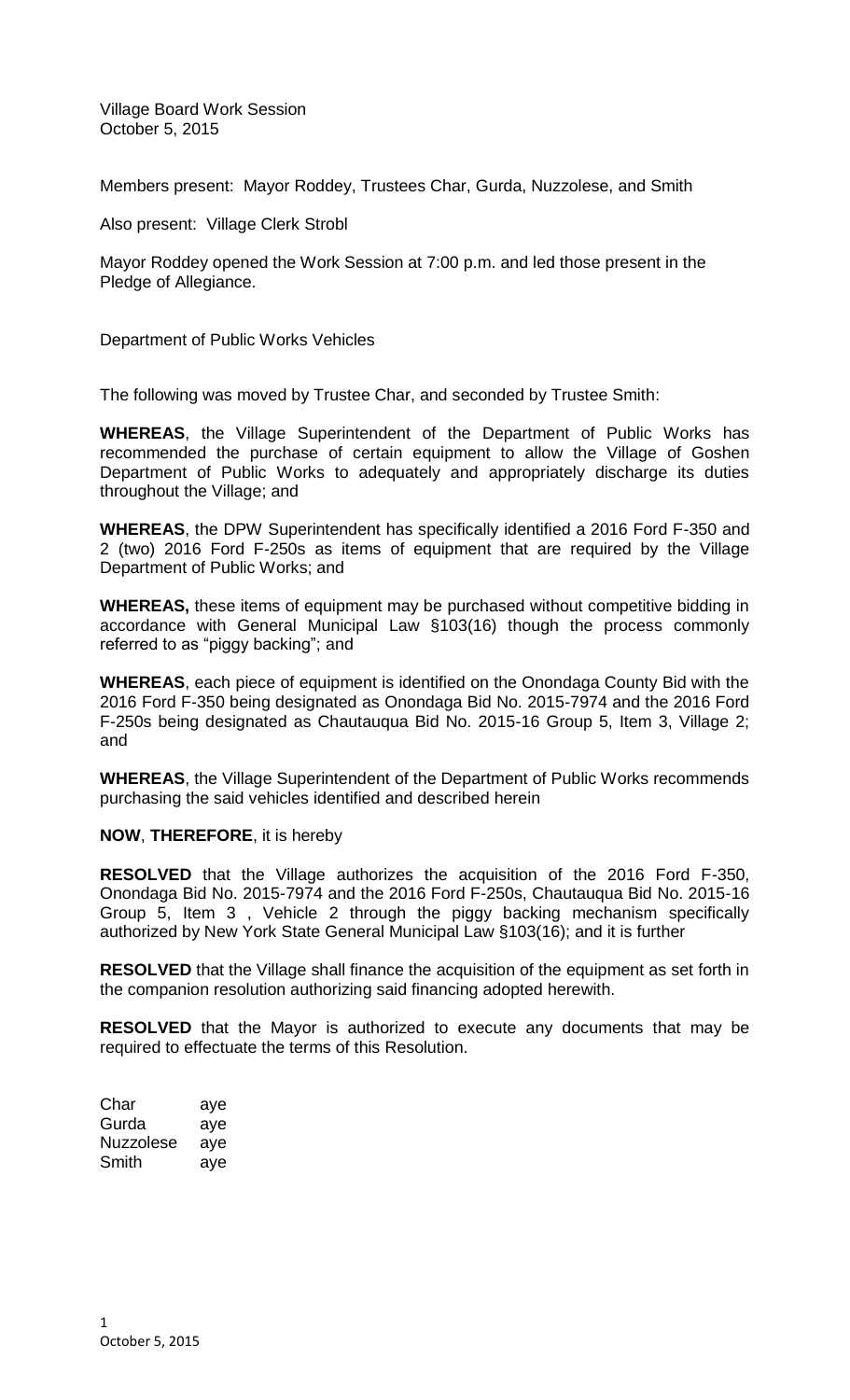The following was moved by Trustee Smith, and seconded by Trustee Gurda:

**WHEREAS**, the Village Board has heretofore authorized the acquisition of a 2016 Ford F-350 and 2 (two) 2016 Ford F-250s pursuant to the terms, provisions and conditions of §103(16) of the General Municipal Law; and

**WHEREAS**, the Village Board after due investigation and deliberation has determined to finance the acquisition of the aforesaid equipment through the mechanism of a Lease-Purchase Agreement; and

**WHEREAS,** the Village has received proposals from Lease-Purchase Financing from Ford Credit dated September 21, 2015 and Municipal Capital Finance, also dated September 21, 2015; and

**WHEREAS**, upon examination of the proposals submitted to finance the acquisition of the said equipment through the mechanism of a Lease-Purchase, the Village Board upon due investigation and deliberation has determined that the terms offered by Municipal Capital Finance are superior to the terms offered by Ford Credit;

## **NOW**, **THEREFORE**, it is hereby

**RESOLVED** that the Village Board hereby determines to award the Lease-Purchase Contract for the acquisition of the 2016 Ford F-350 and the 2016 Ford-250s to Municipal Capital Finance; and it is further

**RESOLVED** that the award is contingent upon Municipal Capital Finance honoring the terms set forth in the quote provided to the Village dated September 21, 2015 and the Board elects a lease to utilize a Lease term of 5 (five) years with a total annual payment each year of \$29,636.59 and an interest rate of 3.80% as provided in said proposal from Municipal Capital Finance; and it further

**RESOLVED** that the Mayor is authorized to execute any documents that may be required to effectuate the terms of this Resolution.

| Char      | aye |
|-----------|-----|
| Gurda     | aye |
| Nuzzolese | aye |
| Smith     | ave |

Justice Court Audit

On a motion by Trustee Char, seconded by Trustee Smith, the Mayor is hereby authorized to sign a proposal from Nugent & Haeussler, P.C., Certified Public Accountants, for the purpose of conducting an audit of the Justice Court Department for the period ended May 31, 2015, as required in Section 2019-a of the Uniform Justice Court Act. It is understood that the fee for this service will not exceed \$2,700.00.

| Char      | aye |
|-----------|-----|
| Gurda     | aye |
| Nuzzolese | aye |
| Smith     | aye |